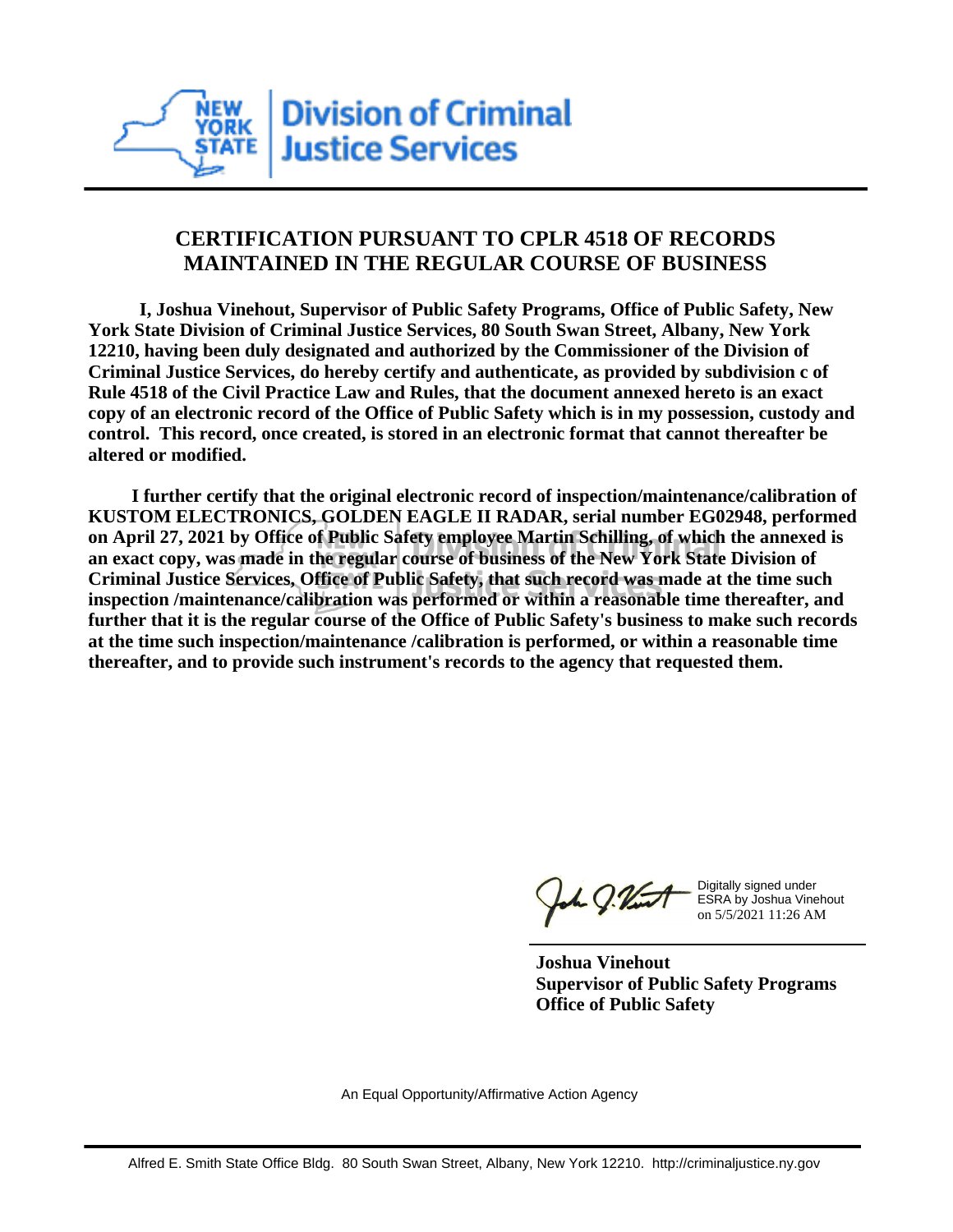## **RADAR RECORD OF INSPECTION / MAINTENANCE / CALIBRATION**

## **Name of Submitting Agency: Wayne County Sheriff`s Office Manufacturer: KUSTOM ELECTRONICS Model: GOLDEN EAGLE II Date: April 27, 2021 Serial Number: EG02948**

 **I hereby certify that KUSTOM ELECTRONICS RADAR, model GOLDEN EAGLE II, serial number EG02948/ / DE05010 / / N/A, has been calibrated using standards whose accuracies are established by the National Bureau of Standards, or have been derived by the ratio type of self calibration techniques. Calibration has been effected by controlled tests performed on the date indicated above.**

| <b>Test No</b> | <b>Internal Standard</b>                   | <b>Test Result</b> |
|----------------|--------------------------------------------|--------------------|
|                | <b>PAS MPH</b>                             | <b>PAS MPH</b>     |
| <b>Test No</b> | <b>Certification Standard (Stationary)</b> | <b>Test Result</b> |
|                | 55 MPH                                     | 55 MPH             |
|                | 30 MPH<br><b>YORK</b>                      | 30 MPH             |
| <b>Test No</b> | <b>Certification Standard (Moving)</b>     | <b>Test Result</b> |
|                | <b>55 MPH</b>                              | <b>25 MPH</b>      |
|                | 30 MPH                                     |                    |

**Turning Fork Certification / Date of Certification: April 27, 2021**

| <b>Serial Number</b> | Frequency | <b>Test Result</b> |
|----------------------|-----------|--------------------|
| 33919                | 5904 HZ   | 55 MPH             |

**The above stated tuning fork has been tested and found to oscillate at 5904 Hertz. It will cause a calibration signal of 55 MPH when used with a Doppler traffic radar operating at 35,500 Mhz.**

| <b>Serial Number</b> | <b>Frequency</b> | <b>Test Result</b> |
|----------------------|------------------|--------------------|
| 33899                | H/               | 30 MPH             |

**The above stated tuning fork has been tested and found to oscillate at 3214 Hertz. It will cause a calibration signal of 30 MPH when used with a Doppler traffic radar operating at 35,500 Mhz.**

 **I further certify that the entries made in these records were made at the time that the inspection /maintenance/calibration of the above identified RADAR was performed, or within a reasonable time thereafter.**

 *page 1 of 2* 

Digitally signed under ESRA by Martin Schilling on 4/27/2021 1:12 PM

**Martin Schilling Highway Safety Equipment Technician Office of Public Safety**

**\_\_\_\_\_\_\_\_\_\_\_\_\_\_\_\_\_\_\_\_\_\_\_\_\_\_\_\_\_\_\_\_\_\_\_\_\_**